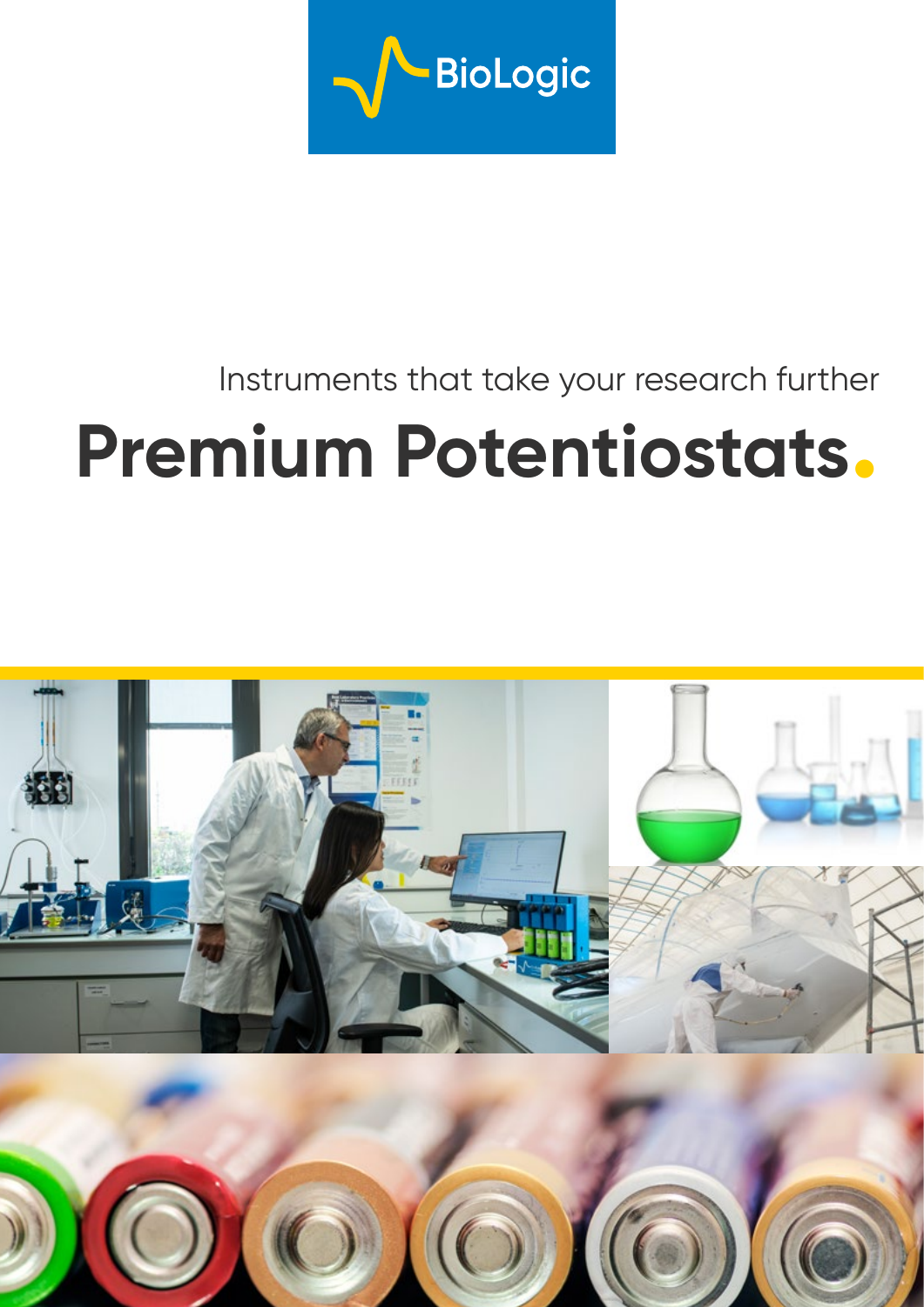

## **Premium: When only the best will do.**

### High-performance, high-precision instruments for the most demanding research applications imaginable.

Multi-channel Premium instruments have been designed for the most demanding research needs of academia and industry. Built around a modular design these high-precision, high-accuracy instruments will grow with your research needs and help you reach new scientific frontiers. The Premium range offers outstanding capabilities, such as:

- **• Choice of chassis size, vertical & horizontal, 1 to 16 channels**
- **• Ethernet connectivity for improved group working**
- **• 7 MHz for advanced EIS research and EIS Quality Indicators for simple validation of measurements**
- **• Voltage from -48 V to +48 V with external boosters**
- **• Current from 1 pA to 150 A (with ultra-low current option and high-power boosters) Several boosters can be connected, in parallel, for a current capability of 150 A**
- **• Analog voltage scan of up to 1 MV/s with an acquisition time down to 1 µs**
- **• Floating mode, analog filtering and built-in calibration board**

Visit our YouTube channel and Learning Centre for scientific articles, EC-Lab® tutorials and product support information. **https://www.biologic.net/topics/** YouTube

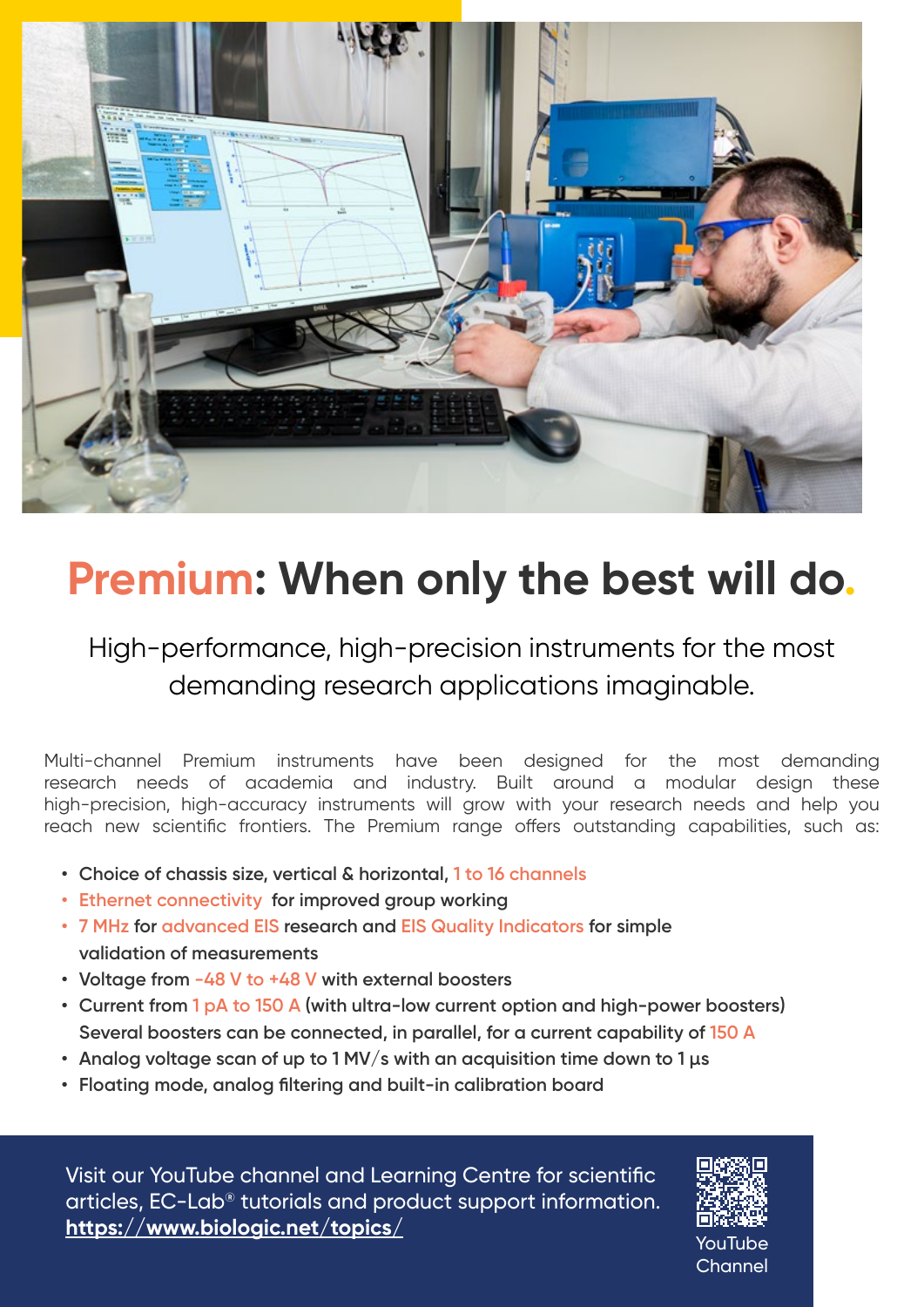## **State-of-the-art, research-grade potentiostat galvanostats**



**Ethernet capability for increased flexibility/improved group working** Share an instrument's channels via

multiple PCs, or share multiple instruments from your PC.



### **The most comprehensive and user-friendly software available:**

EC-Lab<sup>®</sup> is widely regarded as the benchmark control and analysis software by scientists across the globe. As simple to use as it is powerful, EC-Lab® offers a wide range of unique functionality that can help drive your projects forward.

**Preset or bespoke techniques** 80+ techniques

**Integrated graphics** Customize graphs within EC-Lab®

**Experiment sequence builder** Build sequential experiments based on conditional limits

**External device control**  (multiple devices)

**Extensive analysis functionality** Including Z Fit for advanced EIS modeling

**No need to plan experiments** Modify measurements "on the fly"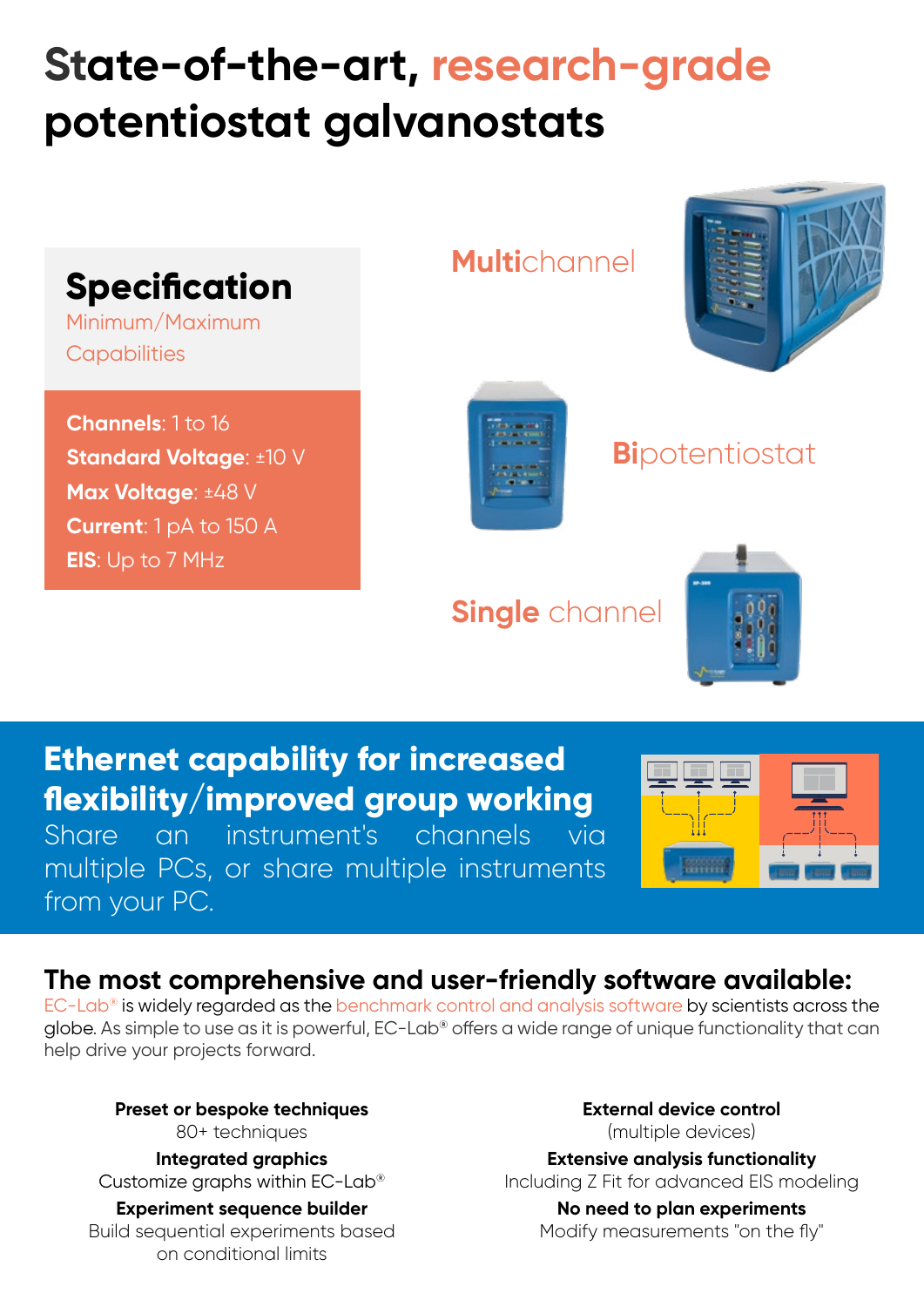## **SP-200: Single channel, compact potentiostat**

- A research-grade instrument that does not substitute value for quality
- Perfect for corrosion/electroanalysis with the 100 fA accuracy ultra-low current option
- Compact footprint: perfect for in-situ measurements



## **SP-300: Fast, sensitive and modular**

- Capable of generating any bipot measurement, including Rotating Ring Disk Electrode (RRDE) and InterDigitated Array (IDA) electrodes
- Second slot for 10 A capable internal booster (one channel can be used as booster)
- Analog voltage scan of up to 1 MV/s with acquisition time down to  $1 \mu s$
- CE to Ground mode: perfect for RRDEs & IDAs

**Channel Capability:** 2 **Voltage:** ±10 V ±48 V with booster **Current:** 10 A down to 100 fA



## **SP-240: A powerful, research grade, potentiostat**

- Perfect for battery testing or electrolysis with embedded 4 A booster.
- Compact footprint: perfect for in-situ measurements.



**Channel capability:** 1 **Voltage:** ±10 V. [-3;14]V with booster **Current:** ± 4 A down to 100 fA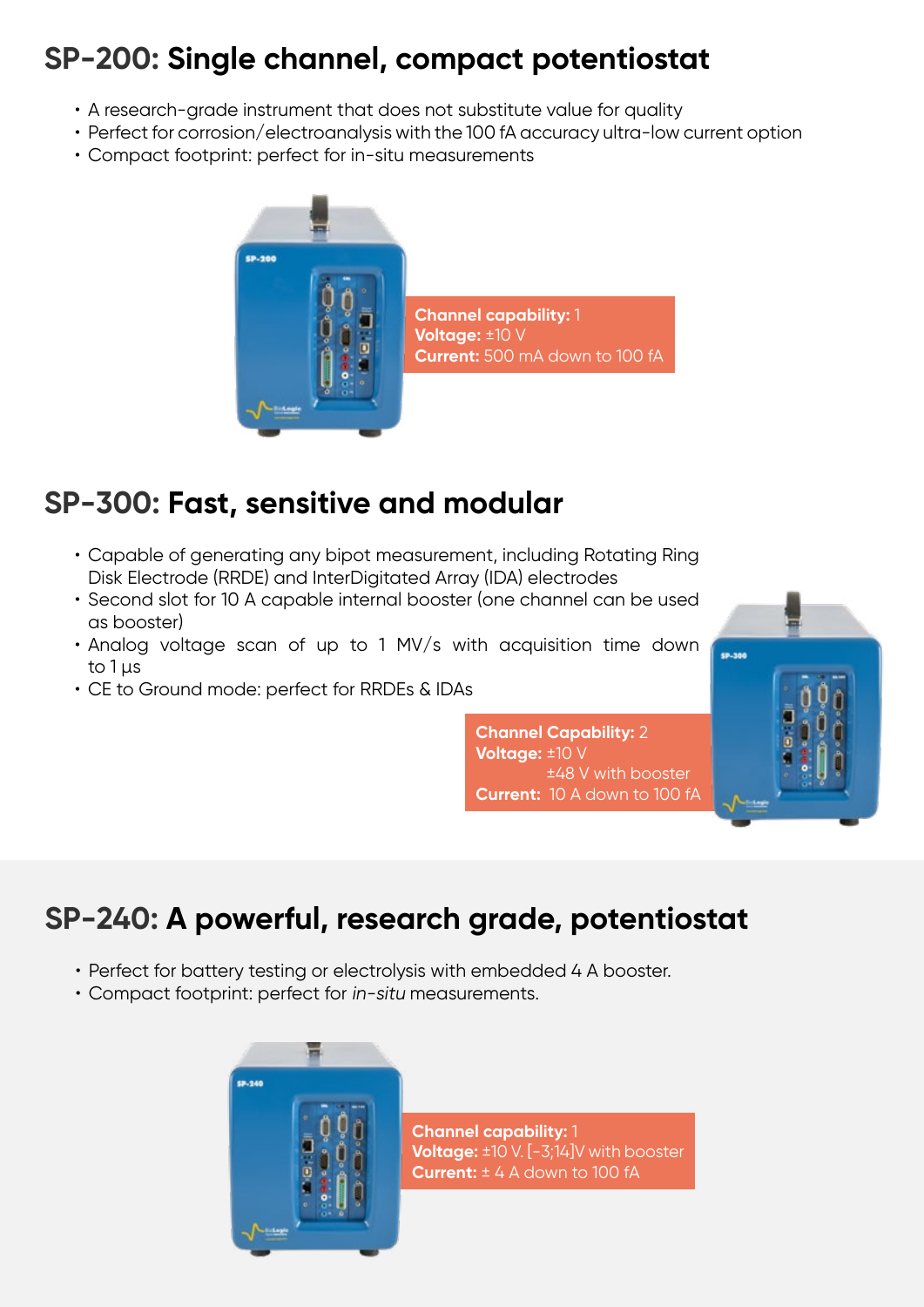## **VSP-300: A state-of-the art research-grade potentiostat**

**Channel capability:** 6 **Voltage:** ±10 V ±48V with booster **Current:** 40 A down to 100 fA

- Features 6 slots for 1 to 6 channel boards
- Each channel board can connect to an ultra-low current cable and one of several high-current booster kits (up to 4 in parallel)
- The most compact multichannel electrochemical workstation with EIS available

| <b>VSP-300</b> |                                                                                                                                                                                    |
|----------------|------------------------------------------------------------------------------------------------------------------------------------------------------------------------------------|
|                | o de la comp <mark>ont d</mark> e la                                                                                                                                               |
|                | <b>Common South State Section</b>                                                                                                                                                  |
|                | <b>Contractor of the contractor</b> of the contractor of the contractor of the contractor of the contractor of the con                                                             |
|                | . of the attention of a minimal on                                                                                                                                                 |
|                | <b>Carolina de algunha observante do</b> co                                                                                                                                        |
|                | a total of the design of the state of                                                                                                                                              |
|                | <b>Contract of the contract of the contract of the contract of the contract of the contract of the contract of the</b>                                                             |
| ÷              | $\begin{array}{c} \bullet & \text{if} \quad \blacksquare & \text{if} \quad \blacksquare & \text{if} \quad \blacksquare & \text{if} \quad \blacksquare \end{array}$<br>$\mathbf{r}$ |
|                | Botopic                                                                                                                                                                            |
|                |                                                                                                                                                                                    |

## **VMP-300: The ultimate multichannel potentiostat**

- The most modular BioLogic multichannel potentiostat: combine channels to meet specific needs, reach high currents, or drive multiple measurements simultaneously across all channels
- Highly versatile "do-it-all" instrument, suitable for all applications

**Channel Capability:** 16 **Voltage:** ±10 V ±48 V with booster **Current:** 150 A down to 100 fA

## **BP-300: High-performance bipot, perfect for RRDEs & IDAs**

- Capable of generating any bipot measurement, including Rotating Ring Disk Electrode (RRDE) and InterDigitated Array (IDA)
- Analog voltage scan of up to 1 MV/s with an acquisition time down to 1 us
- CE to Ground mode: perfect for RRDEs & IDAs
- 2 A Internal booster supplied as standard (another slot available for additional booster if required)

**Channel Capability:** 2 **Voltage:** ±10 V. ±30 V with booster **Current:** 10 A down to 100 fA

Full specifications for boosters, low current options and ARG can be found on the next page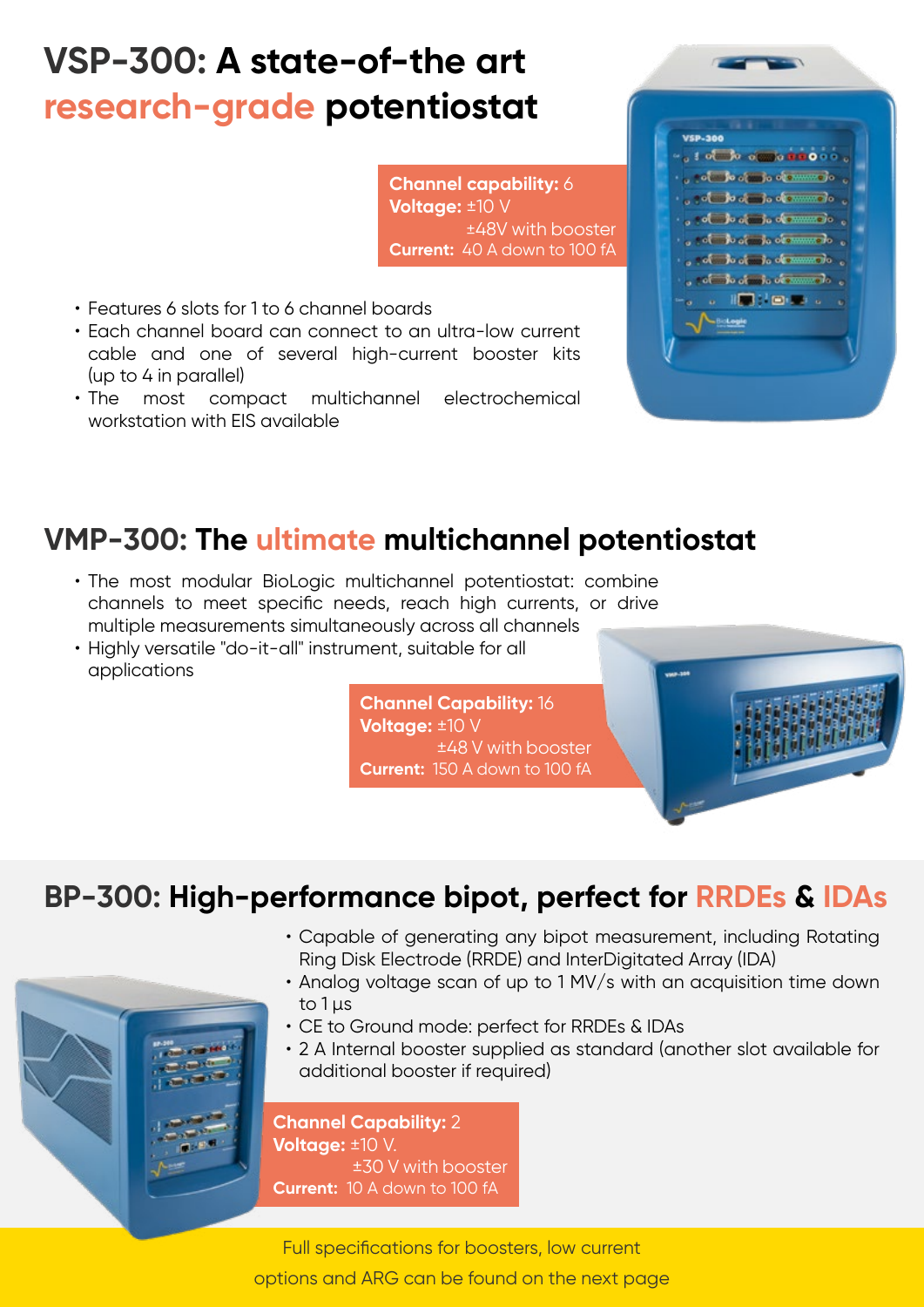## Add-ons: Customize your potentiostat to match your field of interest.

#### **Modules by potentiostat**

| <b>Options</b>              | <b>Specification</b>                                                                                  | <b>Application</b>                                                                                                                                                                              | <b>SP-200</b> | $SP-240$        | <b>SP-300</b> | <b>BP-300</b>                   | <b>VSP-300 VMP-300</b> |
|-----------------------------|-------------------------------------------------------------------------------------------------------|-------------------------------------------------------------------------------------------------------------------------------------------------------------------------------------------------|---------------|-----------------|---------------|---------------------------------|------------------------|
| <b>Built in EIS</b>         | Up to 7 MHz EIS. Quality<br>Indicators included.                                                      | To characterize internal<br>resistance, faradaic<br>impedance & diffusion<br>process. Research into<br>materials science                                                                        |               |                 |               |                                 |                        |
| Ultra Low<br>current option | Down to 1 pA range                                                                                    | Provides 100 fA accuracy, for<br>analytical electrochemistry,<br>corrosion & material<br>characterization.<br>Combined with the EIS option,<br>it enables high impedance<br>cells up to 1 TOhm. |               |                 |               |                                 |                        |
| Internal<br>booster         | $±1$ A to $±48$ V<br>$±2$ A to $±30$ V<br>$±4$ A between $-3$ & $+14$ V<br>$±10$ A between $-1$ & 6 V | Battery, supercapacitor, fuel<br>cell, electroplating &<br>electrolysis, supercapacitor<br>or fuel cell characterization.<br>Battery testing, battery pack                                      | N/A           | 4 A<br>included |               | $1 \times 2$ A/30<br>V included |                        |
| External<br>booster         | $±30$ A to $±48$ V                                                                                    | characterization. Large battery<br>cells, supercapacitors, or fuel<br>cell characterization                                                                                                     |               |                 |               |                                 |                        |
| <b>ARG</b>                  | Scan rate of 1 MV/s                                                                                   | The ARG allows you to detect<br>species with a short lifetime,<br>or to characterize capacitive<br>cells such as supercapacitor or<br>electrocatalysis measurements.                            | $\checkmark$  |                 |               | included                        |                        |

## Contour plots.



Premium channel board contour plot (example applicable to rest of Premium Potentiostat range)

### **EIS contour plot 10 A Internal booster**



Contour plot demonstrating the high-power operating area of the 10 A/6 V internal booster

## Future-proofed potentiostats

Upgrade your own instrument, quickly, in your lab. So your potentiostat grows with your needs.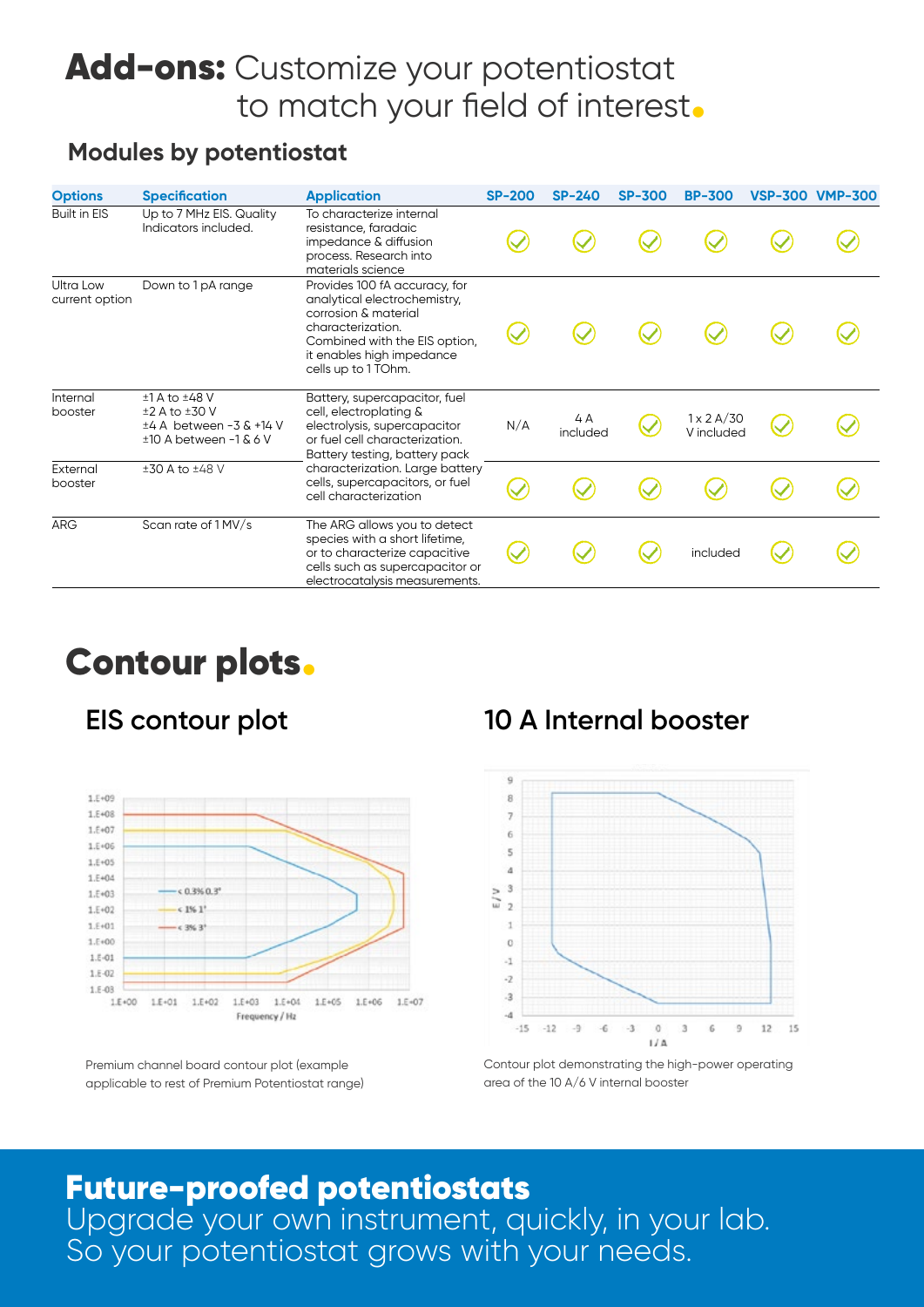#### **Channel Specifications**

| <b>Features</b>       |                                    | <b>Premium Specification</b>                              |  |  |  |  |
|-----------------------|------------------------------------|-----------------------------------------------------------|--|--|--|--|
| EIS capability        |                                    | 10 µHz to 7 MHz                                           |  |  |  |  |
|                       | Analog Ramp Generator              | Yes (1 MV/s), sampling rate 1 µs                          |  |  |  |  |
| Floating option       |                                    | Yes                                                       |  |  |  |  |
| Filters               |                                    | Analog/digital                                            |  |  |  |  |
| Acquisition time      |                                    | $\frac{1}{2}$ $\mu s$ (1 $\mu s$ with ARG option)         |  |  |  |  |
|                       | Electrode connections              | 2, 3, 4, 5                                                |  |  |  |  |
| IR compensation       |                                    | Manual, EIS, current interrupt<br>(software and hardware) |  |  |  |  |
| <b>Current</b>        |                                    |                                                           |  |  |  |  |
| Maximum current       |                                    | $±500$ mA                                                 |  |  |  |  |
| Current               | with standard board                | 9:10 nA to 1A                                             |  |  |  |  |
| ranges                | with low current option            | 13:1 pA to 1 A                                            |  |  |  |  |
| Lowest                | with standard board                | ±100 pA on 10 nA range                                    |  |  |  |  |
|                       | accuracy with low current option   | ±100 fA on 1 pA range                                     |  |  |  |  |
| Lowest                | with standard board                | 0.8 pA on 10 nA range                                     |  |  |  |  |
|                       | resolution with low current option | 80 aA on 1 pA range                                       |  |  |  |  |
| Current               | internal                           | 1 A, 2 A, 4 A, 10 A,                                      |  |  |  |  |
| booster               | external                           | Premium External: HCV-3048<br>(30 A/48 V)                 |  |  |  |  |
| Input impedance       |                                    | $1 T\Omega$ (//10 pF), ULC: 100 T $\Omega$ (//6 pF)       |  |  |  |  |
| <b>Voltage</b>        |                                    |                                                           |  |  |  |  |
| Compliance            |                                    | ±12V                                                      |  |  |  |  |
| Max applied potential |                                    | ±10 V (±48 V with 1 A/48 V booster)                       |  |  |  |  |
| Resolution            |                                    | 1 µV on 60 mV                                             |  |  |  |  |
| Accuracy              |                                    | $<$ $\pm$ 1 mV                                            |  |  |  |  |
| Maximum scan rate     |                                    | 200 V/s (1 MV/s with ARG option)                          |  |  |  |  |

#### **Only with EC-Lab**®

#### **Modify-on-the-fly**

No need to plan experiments – you modify as you go, giving you increased flexibility, easier management of long-term experiments and easier set-ups.

#### **Full Cell Control**

Measure (not only control) the voltage between positive and negative electrodes for batteries and fuel cells, just as you do with current.

#### **Temperature Control Server**

Manage climatic chambers from EC-Lab®, allowing users to perform automatic cycling with complex temperature profiles

#### **Z inst**

Compensate for drift during EIS measurements, for example, battery or specimens for corrosion studies

#### **Booster Specifications**

|                                | ±1 A/±48 V                            | $\pm 2$ A/ $\pm 30$ V | $\pm 4$ A/[-3;14] V      | ±10 A/[-1;6] V             | ±30 A/[0;48] V                            |
|--------------------------------|---------------------------------------|-----------------------|--------------------------|----------------------------|-------------------------------------------|
| Current                        |                                       |                       |                          |                            |                                           |
| Compliance                     | ±1A                                   | ±2A                   | ±4A                      | ±10A                       | $\pm$ 30 A ( $\pm$ 120 A with<br>4 units) |
| Accuracy                       | $< 2$ mA on 1 A range $< 4$ mA on 2 A | range                 | $< 8$ mA on 4 A<br>range | $<$ 60 mA on 10 A<br>range | < 240 mA on 30 A<br>range                 |
| Voltage                        |                                       |                       |                          |                            |                                           |
| Compliance                     | $±49$ V                               | ±30V                  | $-3 V$ ; $+14 V$         | $-1: +6V$                  | $0: +48V$                                 |
| Control                        | $±48$ V                               | ±30V                  | $-3$ V : +10 V           | $-1: +6V$                  | $0: +48V$                                 |
| <b>Features</b>                |                                       |                       |                          |                            |                                           |
| <b>EIS</b> frequencies         | $2 MHz - 10 uHz$                      | $1 MHz - 10 \mu Hz$   | 1 MHz - 10 µHz           | $1 MHz - 10 uHz$           | 500 kHz - $10 \mu$ Hz                     |
| Bandwidth (-3 dB)              | > 2 MHz                               | > 3 MHz               | > 4 MHz                  | > 8 MHz                    | 800 kHz                                   |
| Slew rate (no load)            | $>15 V/ \mu s$                        | 50 V/ $\mu$ s         | $50 V/ \mu s$            | $50 V/ \mu s$              | $>20 V/ \mu s$                            |
| Rise/fall time (no load)       | $< 250$ ns                            | $< 200$ ns            | $< 200$ ns               | < 200 ns                   | $<$ 3 $\mu$ s                             |
| Floating mode                  | Yes                                   | Yes                   | Yes                      | Yes                        | Yes                                       |
| Parallel ability               | No (Yes with new<br>version)          | Yes                   | Yes                      | Yes                        | Yes up to 4                               |
| Connection<br>(terminal leads) | 2, 3, 4, 5                            | 2, 3, 4, 5            | 2, 3, 4, 5               | 2, 3, 4, 5                 | 2, 3, 4                                   |

#### **Chassis Specifications**

| <b>Premium</b>                     | <b>SP-200</b>               | $SP-240$          | <b>SP-300</b>     | <b>BP-300</b>     | <b>VSP-300</b>              | <b>VMP-300</b>              |
|------------------------------------|-----------------------------|-------------------|-------------------|-------------------|-----------------------------|-----------------------------|
| Channels available                 |                             |                   |                   |                   |                             |                             |
| <b>Interfaces</b>                  | Ethernet, USB 2.0           | Ethernet, USB 2.0 | Ethernet, USB 2.0 | Ethernet, USB 2.0 | Ethernet, USB 2.0           | Ethernet, USB 2.0           |
| Dimension $H \times W \times D/mm$ | $167 \times 410 \times 225$ | 205 x 410 x 225   | 205 x 410 x 225   | 254 x 517 x 337   | $254 \times 517 \times 337$ | $534 \times 565 \times 315$ |
| Weight                             | 7.2 kg                      | 7.5 kg            | 7.5 kg            | 20 kg             | 20 kg                       | 30 kg                       |
| Power Requirement                  | 350 W                       | 350 W             | 350 W             | 650 W             | 650 W                       | 1500 W                      |